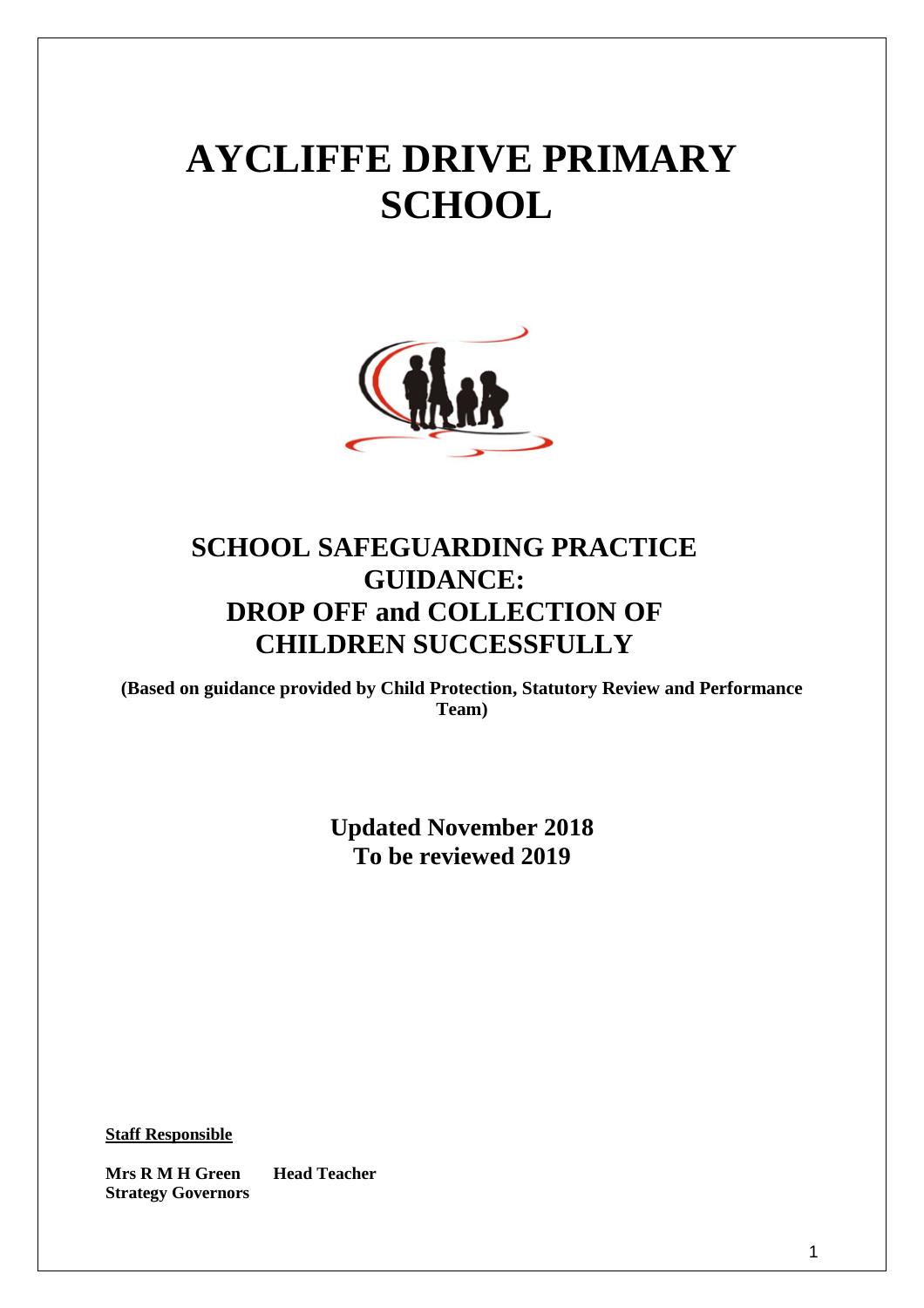| <b>Section</b>     | <b>Heading</b>                                                                                                                                                                                                                                                                                                                            |  |
|--------------------|-------------------------------------------------------------------------------------------------------------------------------------------------------------------------------------------------------------------------------------------------------------------------------------------------------------------------------------------|--|
| One                | <b>Introduction</b>                                                                                                                                                                                                                                                                                                                       |  |
| <b>Two</b>         | <b>Admissions information</b>                                                                                                                                                                                                                                                                                                             |  |
| <b>Three</b>       | Supervision of children before and after school:<br>Children walking to/from school alone<br><b>Supervision on school site</b><br>$\bullet$<br>Drop off/ collection by older siblings<br>$\bullet$<br><b>Extra-curricular activities</b><br>$\bullet$<br><b>Checklist for supervision of children</b><br>$\bullet$<br>before/after school |  |
| <b>Four</b>        | Factors that may compromise a parent/carer's ability to<br>offer safe care                                                                                                                                                                                                                                                                |  |
| <b>Five</b>        | <b>Late collection</b>                                                                                                                                                                                                                                                                                                                    |  |
| <b>Six</b>         | <b>Non collection</b>                                                                                                                                                                                                                                                                                                                     |  |
| <b>Seven</b>       | <b>Regularly transported children</b>                                                                                                                                                                                                                                                                                                     |  |
| <b>Appendix 1a</b> | Letter to parents/carers:<br>Sample letter for use when a child is collected late from<br>school                                                                                                                                                                                                                                          |  |
| <b>Appendix 1b</b> | Letter to parents/carers:<br>Sample letter for use when alternative transport<br>arrangements have been made with verbal consent only                                                                                                                                                                                                     |  |
| <b>Appendix 2</b>  | <b>Letter to parents:</b><br>Sample letter for use when child is not collected from<br>school                                                                                                                                                                                                                                             |  |
| <b>Appendix 3</b>  | <b>Late collection log</b>                                                                                                                                                                                                                                                                                                                |  |
| <b>Appendix 4</b>  | <b>Useful links</b>                                                                                                                                                                                                                                                                                                                       |  |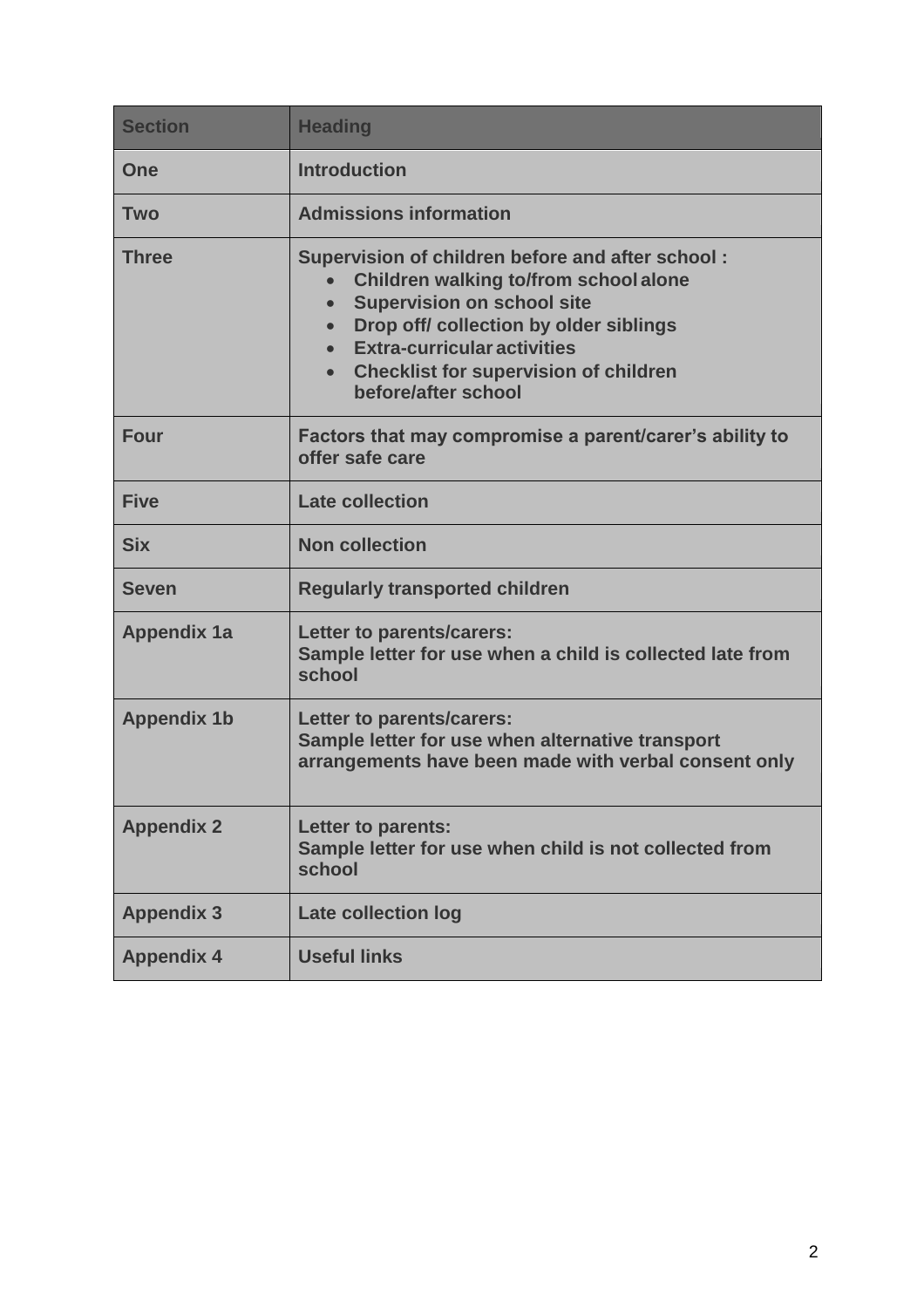#### **Section One: Introduction**

#### **What is the purpose of the guidance?**

This practice guidance has been written to assist the Designated Senior Person for Child Protection (DSP) in considering drop off and collection arrangements for children, to ensure effective safeguarding practice.

#### **Who is it for and when should it be used?**

The guidance is mainly relevant to staff working with primary aged children, although will also apply in some circumstances to older children with additional needs.

It is for schools to use in circumstances where:

- children are collected late
- children are not collected
- it is not safe for children to go homeunaccompanied
- there are concerns about supervision before and after school (childcare by a sibling/child walking to or from school alone)
- there are concerns about a parent/carer's ability to offer safe care, because they are under the influence of alcohol/drugs or there are concerns about their mental health state

References to parents in this guidance can mean a parent or carer. References to a child means those aged 0 to 18 years. References to schools includes maintained (including aided and foundation schools), non-maintained, pupil referral units, independent schools (including academies and city technology colleges) and FE colleges (where students are under the age of 18).

This guidance should be read and applied in conjunction with existing safeguarding policies in the school. It is for reference only and should be used to inform the local drop off and collection procedures developed by schools, which reflect the services they offer. Non-maintained schools should seek their own independent legal advice on any matters to which this guidance relates.

#### **What is the legislative framework?**

Section 175 of the Education Act 2002 requires local education authorities and the governing bodies of maintained schools and FE colleges to make arrangements to ensure that their functions are carried out with a view to safeguarding and promoting the welfare of children. In addition, those bodies must have regard to any guidance issued by the Secretary of State in considering what arrangements they need to make for the purpose of that section.

Section 157 of the Education Act 2002 and The Education (Independent Schools Standards) (England) Regulations 2010 – require proprietors of independent schools (including academies and city technology colleges) to have arrangements to safeguard and promote the welfare of children who are pupils at the school.

*Safeguarding Children and Safer Recruitment in Education, DfES 2007 DfES 2007 and Working Together to Safeguard Children, DCSF 2010*

3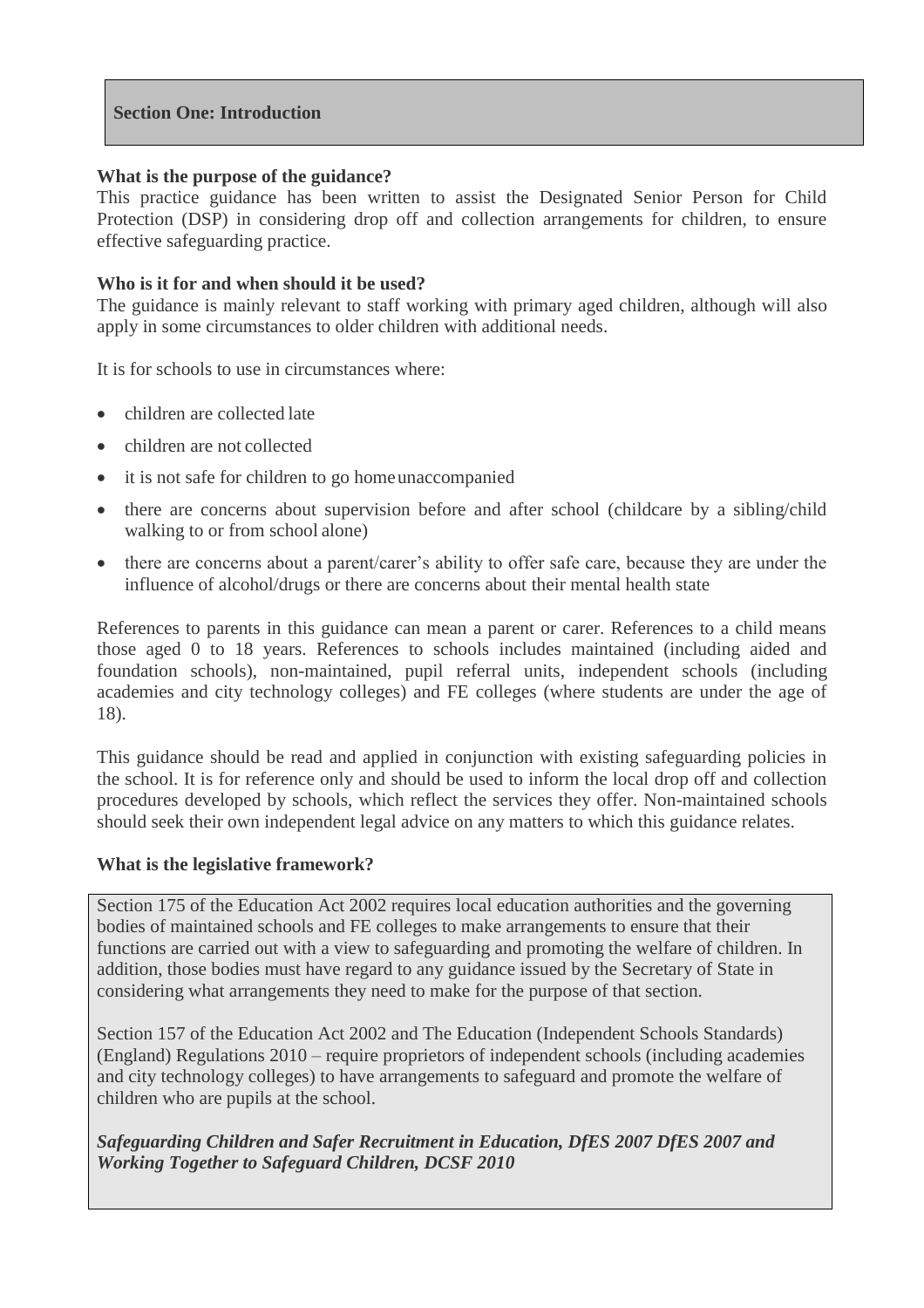Safeguarding arrangements should include consideration of the procedures for dealing with children who are late to be collected or are not collected at the end of a school day/ authorised school activity and where the Governing Body or Proprietor retains responsibility for the use of school premises. It also applies where staff have concerns about effective care by the person collecting the child and the impact of this on the child's safety outside of school, in line with *Safeguarding Children and Safer Recruitment in Education, DfES 2007 and Working Together to Safeguard Children, DCSF 2010.*

Other legislation relevant to this guidance:

Children Act 2004 Children Act 1989 Children and Young Persons Act 1933 Occupiers liability Acts 1957 and 1984 (Links to these documents can be found in Appendix 4)

# **Section Two: Admissions information**

When a child starts at the school, parents/carers should be given information on the school day and routines, as well as expectations around punctuality of drop off and collection of children. It should be made clear that school staff are responsible for the children during school opening hours, but they have other commitments once their teaching day has finished.

Parents/carers should be made aware of any other relevant policies/guidance in place, in accordance with the school's child protection policy, including information relating to:

- children walking to/from school alone
- a sibling accompanying a child to/from school on a parent's behalf
- what will happen if the parents/carers are late to collect their child
- what will happen if the parents/carers fail to collect theirchild
- what will happen if parents/carers are not considered able to offer safe care of their child (e.g. due to drugs/alcohol/poor mental health)

It would be beneficial to include all of these areas within the home-school agreement which parents/carers are then asked to sign. If a related issue should then arise, it gives a framework to address this by working in partnership with the parents.

It must also be ensured that when a child begins at the school, parents/carers supply key information such as:

- $\checkmark$  Names and full addresses of parents/carers (including confirmation of parental responsibility/ private fostering arrangements\* and copies of any legal orders)
- $\checkmark$  Information about any person who has been denied legal access to the child (and copies of any relevant legal orders etc)
- $\checkmark$  Home address and telephone number/s
- $\checkmark$  Place of work and work telephone number/s
- $\checkmark$  Mobile phone numbers where appropriate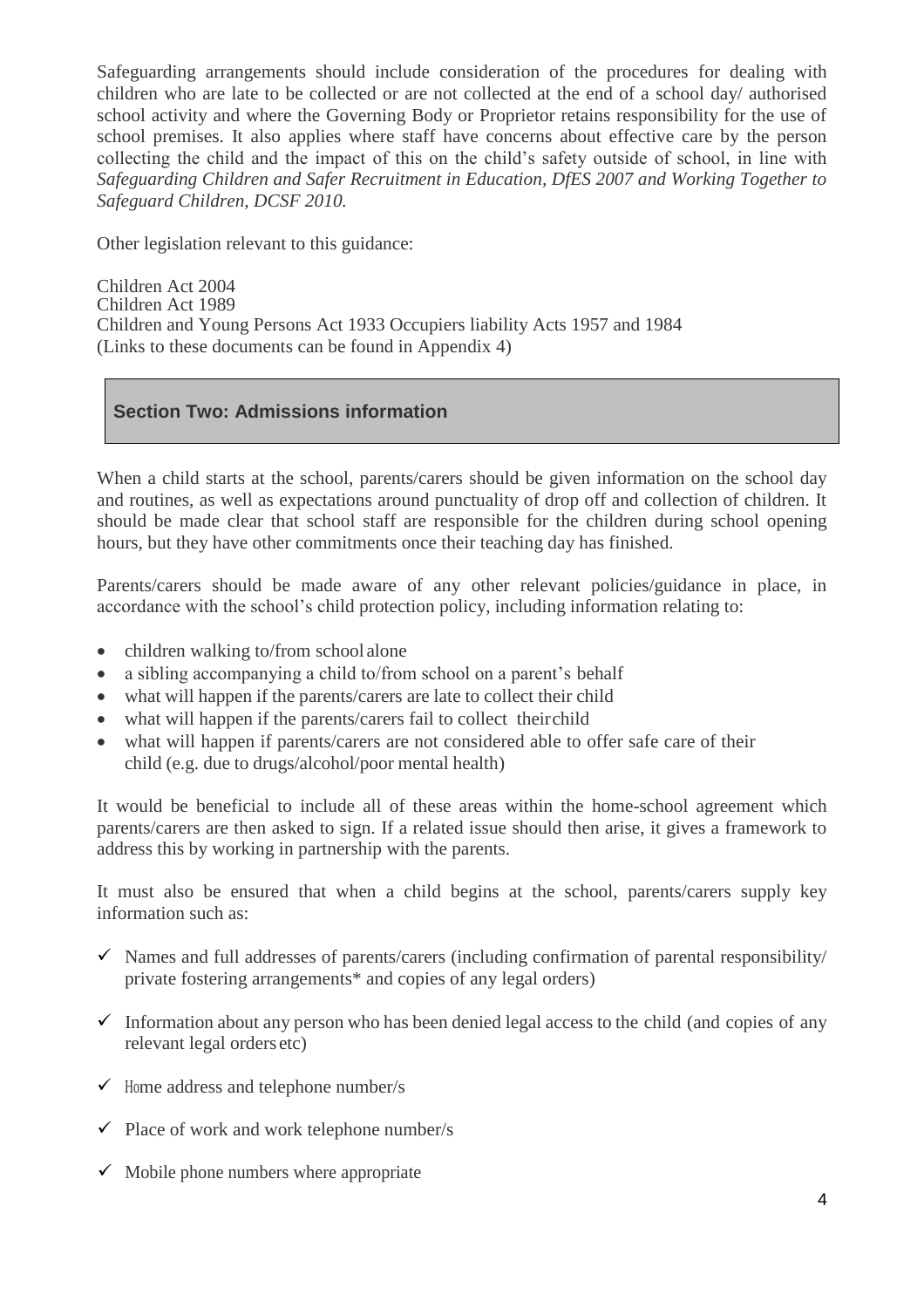$\checkmark$  Emergency contacts who may be called in the event of the parents/carers being unobtainable or in the case of anemergency

Schools should decide where this information will be kept, who will have access to it and there should also be a system in place to make sure the registration details are kept up-to-date.

\*Private Fostering is an informal arrangement where a person looks after somebody else's child under the age of 16 years (or 18 years if the child has disabilities) for more than 28 days, when they themselves are not a close relative of the child and do not have parental responsibility for the child. A placement may have been arranged by the child themselves or by a parent but not by the Local Authority. The birth parents retain full parental responsibility for the child and for the making of all decisions in respect of the child. **If you become aware that a child is being privately fostered and this arrangement has not been assessed, this needs to be referred to Children's Services: Safeguarding and Specialist Services via the Customer Service Centre (0300 123 4043).** The Local Authority will make visits to the family to assess the suitability of the private foster carer and to ensure the child's welfare is safeguarded and promoted. For more information about Friends and Family Care, Private Fostering and Close Family Care, see [www.hertsdirect.org/docs/pdf/c/csf007privfost](http://www.hertsdirect.org/docs/pdf/c/csf007privfost) .

# **Section Three: Supervision before and after school**

Living Streets, a national charity that launched the Walk to School Campaign in 1994, suggest that most school age children should be able to walk twenty minutes (around one mile) to and from school. The average distance to primary school is under 1.5 miles.

#### **Children walking to and from school alone**

"*There is no law prohibiting children from being out on their own at any age. It is a matter of judgement for parents to decide when children can play out on their own, walk to the shops or school".*

#### *Is it Legal? A parent's guide to the law' by the Family and Parenting Institute (June 2011)*

There is no set legal age that children can walk to and from school independently or be left on their own. It is an offence, however, to leave a child alone if it places them at risk and therefore schools have a continual obligation to alert relevant authorities if they believe this is the case. This could, theoretically, include the school journey.

*"(1) Cruelty to persons under sixteen*

*If any person who has attained the age of sixteen years and [has responsibility for] any child or young person under that age, wilfully assaults, ill-treats, neglects, abandons, or exposes him, or causes or procures him to be assaulted, ill-treated, neglected, abandoned, or exposed, in a manner likely to cause him unnecessary suffering or injury to health (including injury to or loss of sight, or hearing, or limb, or organ of the body, and any mental derangement), that person shall be guilty of a misdemeanour, and shall be liable…."*

*Section 1 of the Children and Young Persons Act 1933*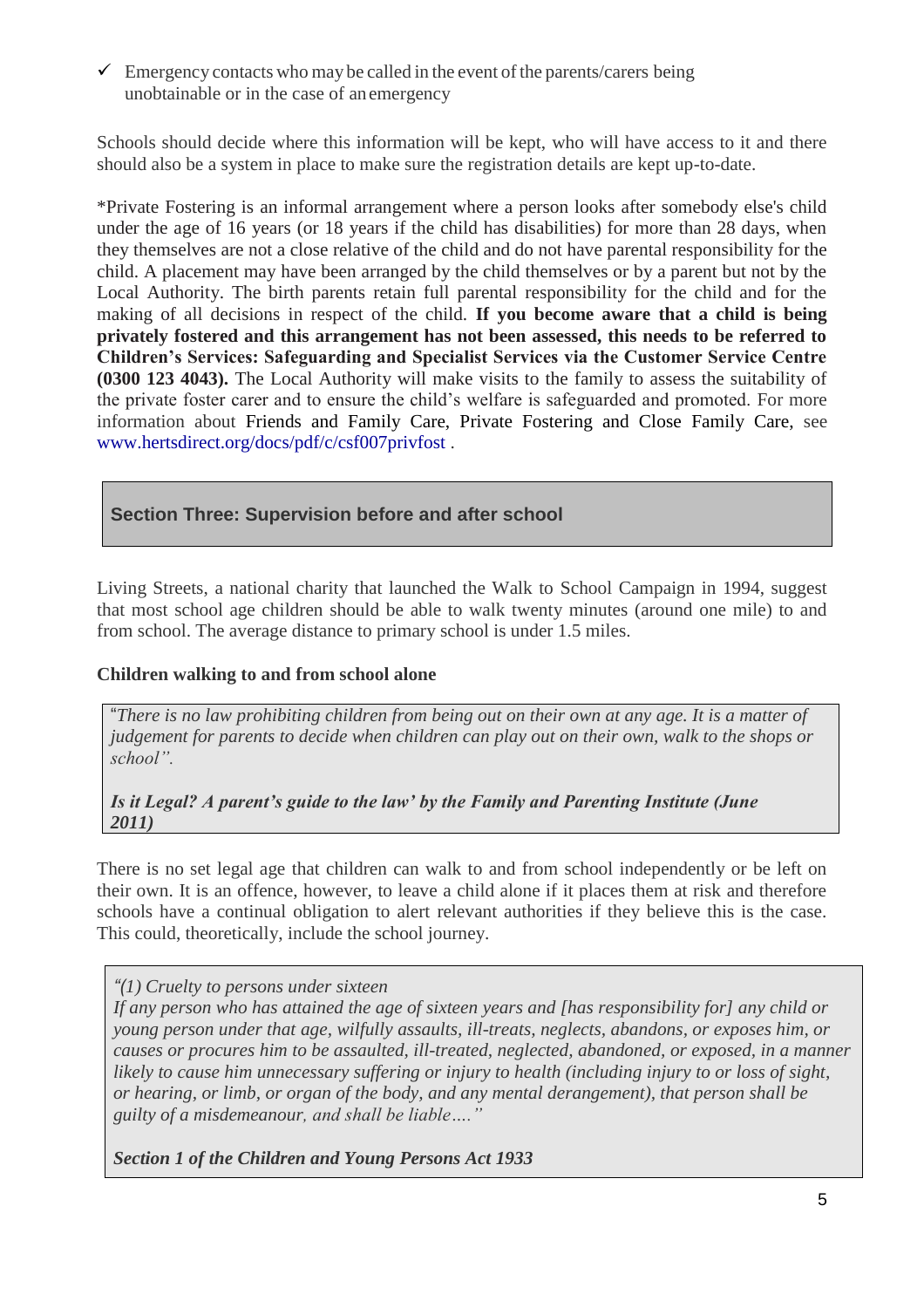The NSPCC advise the following:

- children under 8 should not be outdoors for a considerable length of time unaccompanied
- children under the age of about 12 should not be home alone for more than a very short period of time

Schools are only responsible for safety on the school journey where they have specifically arranged transport **(see Section Seven below)**. Schools cannot legally prohibit cycling for the school journey, but they are entitled to prohibit bikes from being brought onto the school grounds.

If parents choose to let their child travel to/from school independently, then they should assess the risks associated with the school route and their own child's confidence. Parents should work with their children to build up their independence, while walking to and from school together, through route finding, road safety skills and general awareness. The most important factor to consider about suitability of a child walking to/from school alone is any **risk to the child**. Good practice would be to have a discussion with parents about the school's view and identify alternative options if necessary, e.g. another parent taking the child home. Schools can support parents in decision making and consideration of risk about children being home alone and school transport arrangements by using the **checklist for supervision of children before/after school**  (below).

If the school is in agreement for the child to make their own way home, the school will need to consider registration arrangements when the child leaves the building and schools should ask the parent to write a letter to confirm the procedure; ensuring that this is reviewed regularly. As in the earlier sections, it will need to be made clear to parents/carers that the responsibility for their child's safety rests with them.

#### **Supervision on school site**

Where schools allow children onto the premises before the school day begins, the school has to reasonably ensure that there are no inherent dangers (*The Education Act 2002; Children's Act 2004; Occupiers Liability Acts 1957 and 1984).*

It is for the school to decide on the appropriate supervision on school site before the beginning of the day, bearing in mind the number of children involved, their ages, the type of playground and what the parents have been told about their children arriving early.

A Head Teacher can direct staff to supervise early arrivals at school only if that is a reasonable instruction, bearing in mind their job, conditions of service and job descriptions. In the case of teachers, any such time must be included in the teacher's directed time. It is important that members of staff know what is expected of them and when. These arrangements should be made with consensus. Parents can reasonably be expected to understand, however, that the school cannot make an open commitment regarding supervision. It would help if the school prospectus sets out details of morning supervision arrangements, stating exactly when the school will take responsibility for children and adding that before then there will be nobody to supervise the children and therefore the welfare of the children is parent's responsibility.

#### **Drop off and collection by older siblings**

It is the parent/carer's responsibility to ensure that the child is dropped off and collected by a responsible person if it is not safe for the child to walk home unsupervised. There is no minimum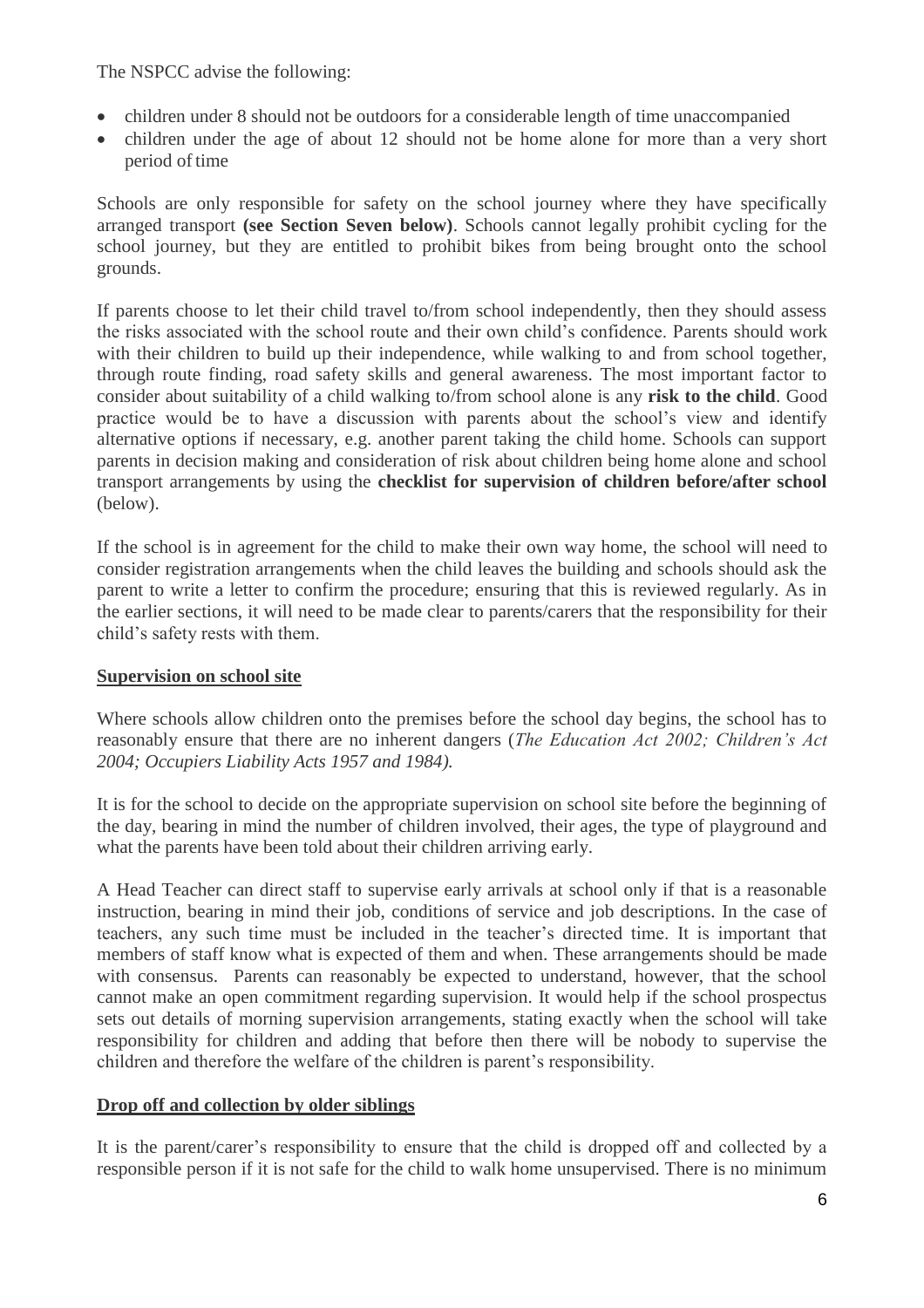age set in law when a young person is allowed to remain in charge of another child, however it is an offence to leave a child alone if it places them at risk. This can include in the care of an older sibling if the level if supervision is 'likely to cause unnecessary suffering or injury to health' (*Children and Young Persons Act, 1933*). Therefore parents/carers must understand and be prepared to take responsibility for anything that should go wrong in their absence. They are also responsible for the care and safety of their eldest child, even while that child is acting in a caring role for younger siblings.

The suitability of a sibling caring for a younger child needs to be considered on a case by case basis, by a judgment of the potential risks of this arrangement; the maturity of the child collecting/being collected; the length and nature of the journey home, the behaviour and relationship of the children collecting/being collected. Please see checklist within this section for further factors to consider.

Many schools allow siblings over the age of 14 to drop off or collect a child, however The Royal Society for the Prevention of Accidents and the NSPCC recommend that no one under 16 should be left to care for a younger child.

*It is known that when parents supervise their children it reduces the chance that a child will be injured. However, when older siblings supervise younger children there is an increased risk of injury.*

*The idea behind the research was to explore why the risk of injury to young children increased when they were supervised by older siblings. The researchers found that mothers were more likely to spot and remove hazards, whereas older siblings were more likely to interact with the hazards in front of the younger children (for example, an older child may make themselves a hot drink and put it within reach of a young child, whereas the mother would be more likely to keep hot drinks well away from toddlers).*

*It is well known that younger children tend to copy their older siblings - and indeed, this was found to be the case during the study. Children also behaved in a more risky manner when they were supervised by a sibling; however, their sibling babysitters were less attentive to that risk than their mothers would be. The problem was compounded by the fact that young children were less likely to listen to their siblings when asked to stop risk taking.*

*In conclusion, the researchers found that both the behavior of the younger children and their supervisors contributed to the increase in injury risk when older siblings supervise younger ones*

**Excerpt taken from "Please keep an eye on your younger sister": sibling supervision and young children's risk of unintentional injury: Injury Prevention, August 2010.**

The web link to the full study is available in **Appendix Four.**

Schools should have a local policy in place stipulating the age at which it would be permitted for another young person to drop off or collect children from school. If schools are aware that parents are allowing an older sibling to look after a younger child, it would be good practice to provide information to parents/carers to assist safe decision making about the arrangements (see **checklist for supervision before/after school**). If parents have given permission for older siblings to collect /drop off younger children this should be recorded. If the school has any concern that older siblings are not competent to take younger siblings to and from school or there are concerns about any child's safety or welfare due to these arrangements; this must be raised with the parent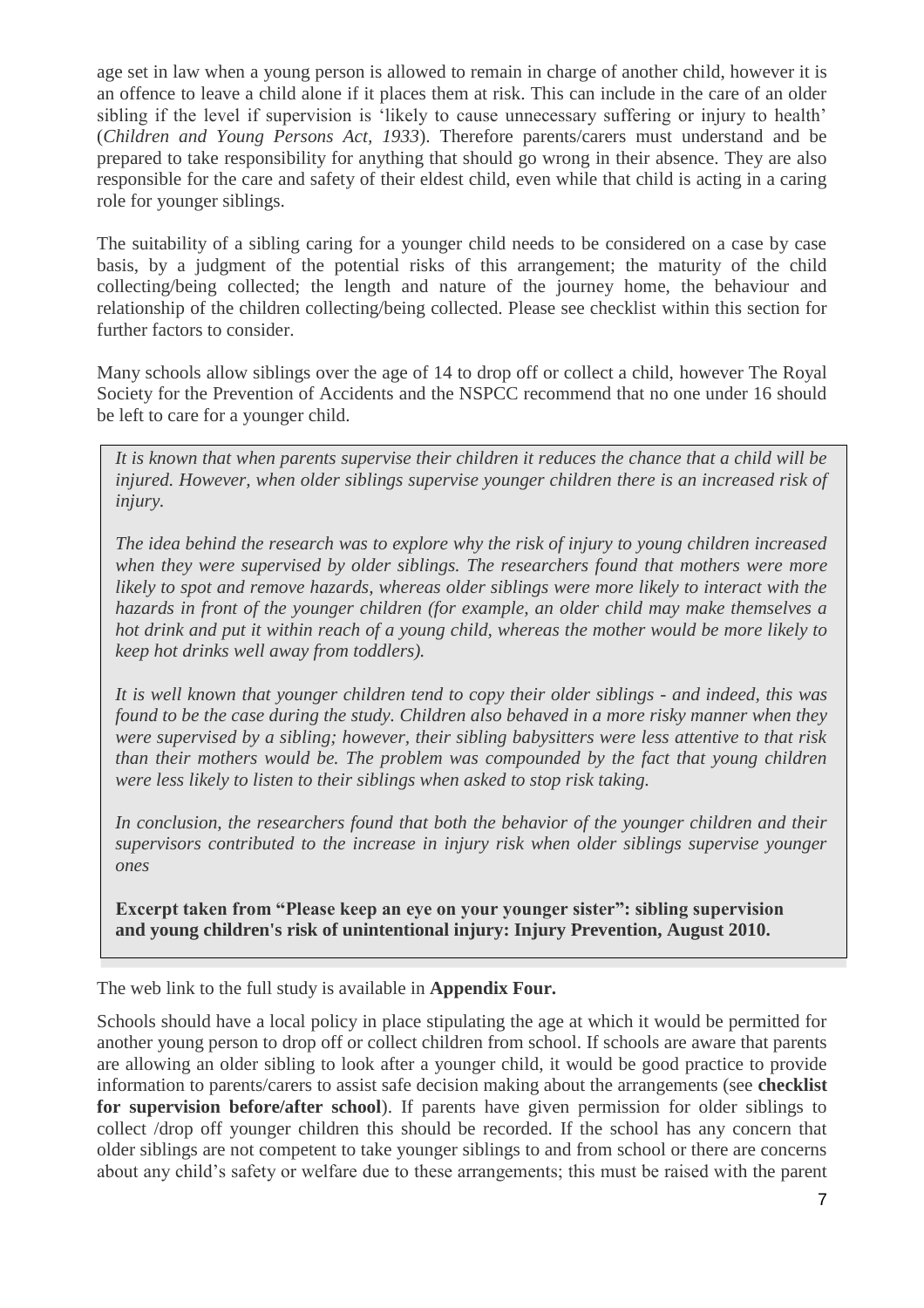(ideally in advance of collection) and if alternative arrangements are not made, a safeguarding referral made to Children's Services where necessary.

# **Extra-curricular activities**

The same procedures for drop off and collection can be applied to extended school activities, where the activity is provided by the school. Safeguarding concerns are reported to the DSP, who will decide on the appropriate response.

Where the activity is provided by an external organisation, it is the responsibility of that organisation to identify and respond to safeguarding concerns, including those arising from drop off and collection issues. The school governing body should ensure that as part of the service level agreement, the organisation has confirmed that:

- level one safeguarding children training has been completed by staff
- a child protection policy is in place
- an appropriately trained designated member of staff is responsible for responding to safeguarding concerns.

## **Checklist for supervision of children before/after school**

The following factors should be considered when children are left unsupervised at home; walking to/from school or in the care of a sibling:

- Has the parent/carer considered the risk/s posed by leaving their child alone. walking to/from school or in the care of asibling?
- How old is/are the child/ren?
- How mature is/are the child/ren? What is their level of understanding/awareness about being unsupervised/walking to or from school?
- How comfortable is/are the child/ren with the arrangements (this includes the younger child and the older child who is acting as'carer')?
- Where will the children be left? Is this a safe place?
- How long, and how often, will the child/ren be left?
- Is the home environment safe and secure? Has the parent/carer assessed the home environment/journey to or from school for risks? Has the older child or 'carer' been involved in this riskassessment?
- How far will the child/ren have to walk (if appropriate)?
- How far away will the parent/carer be? Will they be easiy contactable?
- Do any of the children (this also includes the older sibling or 'carer') have additional needs – medical, emotional, behavioural, learning difficulties/disabilities? How will these needs be met in the parent/carer's absence?
- Does the child or sibling caring for another child know what to do in an emergency? Does the child know who they can contact in case of an emergency? Have instructions been left e.g. in case of a fire?
- What are the expectations of the child/ren during this time? i.e. are they expected to cook for themselves etc.?
- Does the child have knowledge about how to keep themselves andyounger siblings safe e.g. road safety, not answering the door to strangers, cooking etc?
- What is the level of knowledge when it comes to firstaid?
- How well do the siblings get on? How will tension be managed in the absence of the parent/carer?
- Are the children clear about rules and boundaries of what they can and can't do while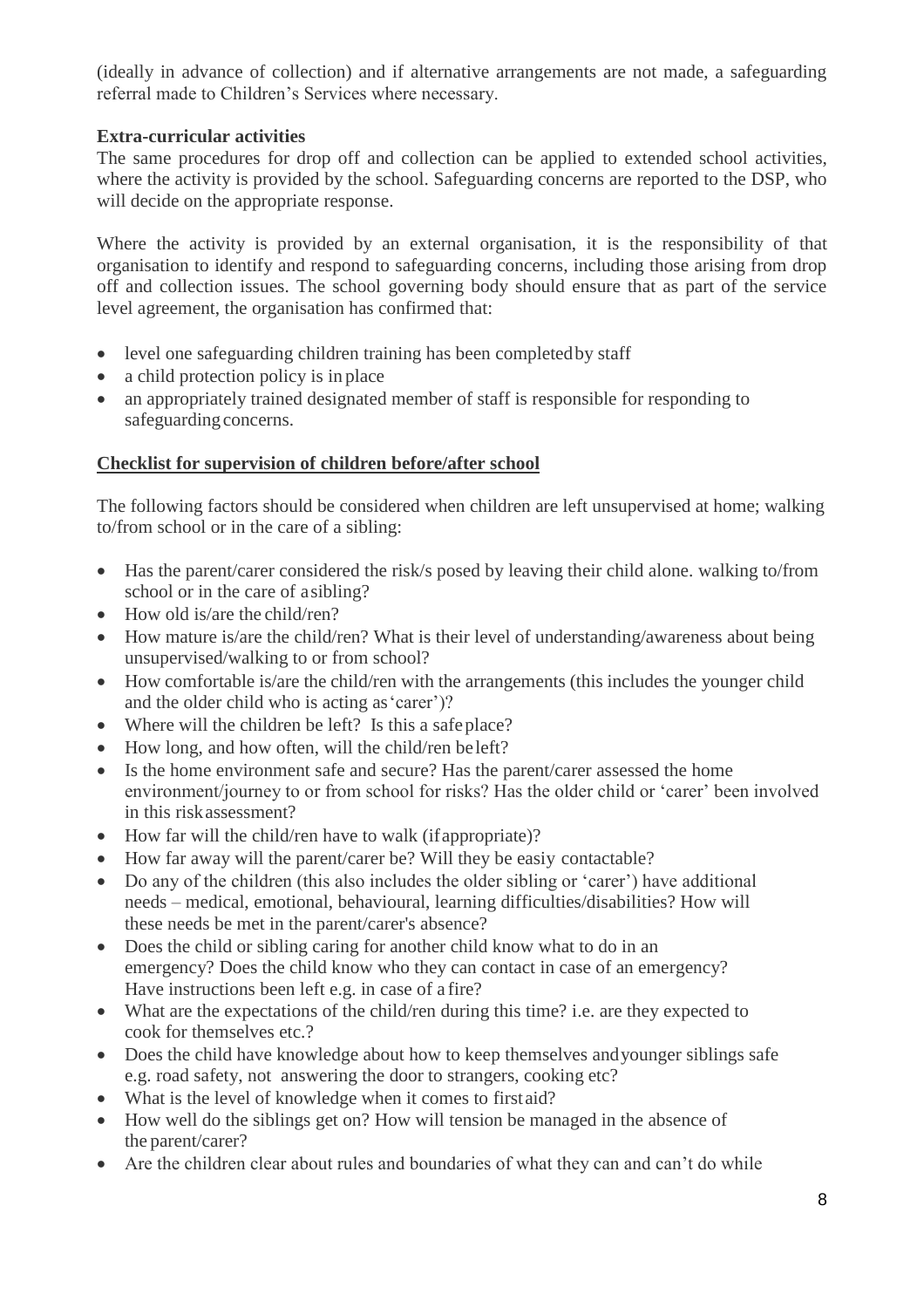parents/carers are out? If they are looking after a younger sibling, do they have the confidence and authority to implement these rules consistently? What will they do if the younger children misbehave?

• Is the home environment safe and secure? Has the parent/carer assessed the home environment/journey to or from school for risks? Has the older child or 'carer' been involved in this riskassessment?

# **Section Four: Factors that may compromise a parent/carer's ability to offer safe care**

The use of drugs/alcohol or the presence of mental health difficulties does not in itself necessarily mean that the parents/carers are uncaring, incompetent or unable to offer safe care to their child/ren. However, if the extent of a parent's own needs mean that they cannot keep the child safe from harm, then a safeguarding referral to Children's Services is required.

'Drugs' in this context refers to all drugs including medicines, volatile substances, alcohol, tobacco and illegal drugs. All schools should have a drug policy which sets out the school's role in relation to all drug matters; both the content and organisation of drug education and the management of drugs within school boundaries. In addition to this, all schools should have agreed a range of responses and procedures for managing drug incidents, which are understood by all members of school staff, and documented within the drug policy.

If an adult with parental responsibility presents at school and staff are concerned that their presentation suggests they are unable to offer safe care, steps must be taken to clarify the situation and assess the risk to the child.

Please see below for some factors to consider:

- 1) Be mindful of staff safety and the safety of the children in the building
- 2) Talk to the parent and ascertain if they appear safe to be able to offer safe care for their child/ren. Consider the questionsbelow:
	- *How is the adult presenting - are they staggering, speaking incoherently?*
	- *Does the parent/carer's needs compromise the ability of parents to meet the children's basic physical and psychological needs? If so, how?*
	- *How do they intend to get home /how did they arrive at school with the child? Is the parent driving? Are they fit to doso?*
	- *Is the parent/carer in sole care of the child? Can the adultidentify another parent or supportive adult to be with themand the child?*
- 3) If concerned about ability to care for the child based on the factors above, then a safeguarding referral to Children's Services is required.
- 4) The school should aim to retain care of the child whilst awaiting the advice of Police and Children's Services. Schools do not have the authority legally to retain a child against a parent/carer's will; therefore if this is not possible, then the school should consider ringing for a Police welfare check on the non-emergency number,101.
- 5) There may be occasions where an immediate, emergency call needsto be made to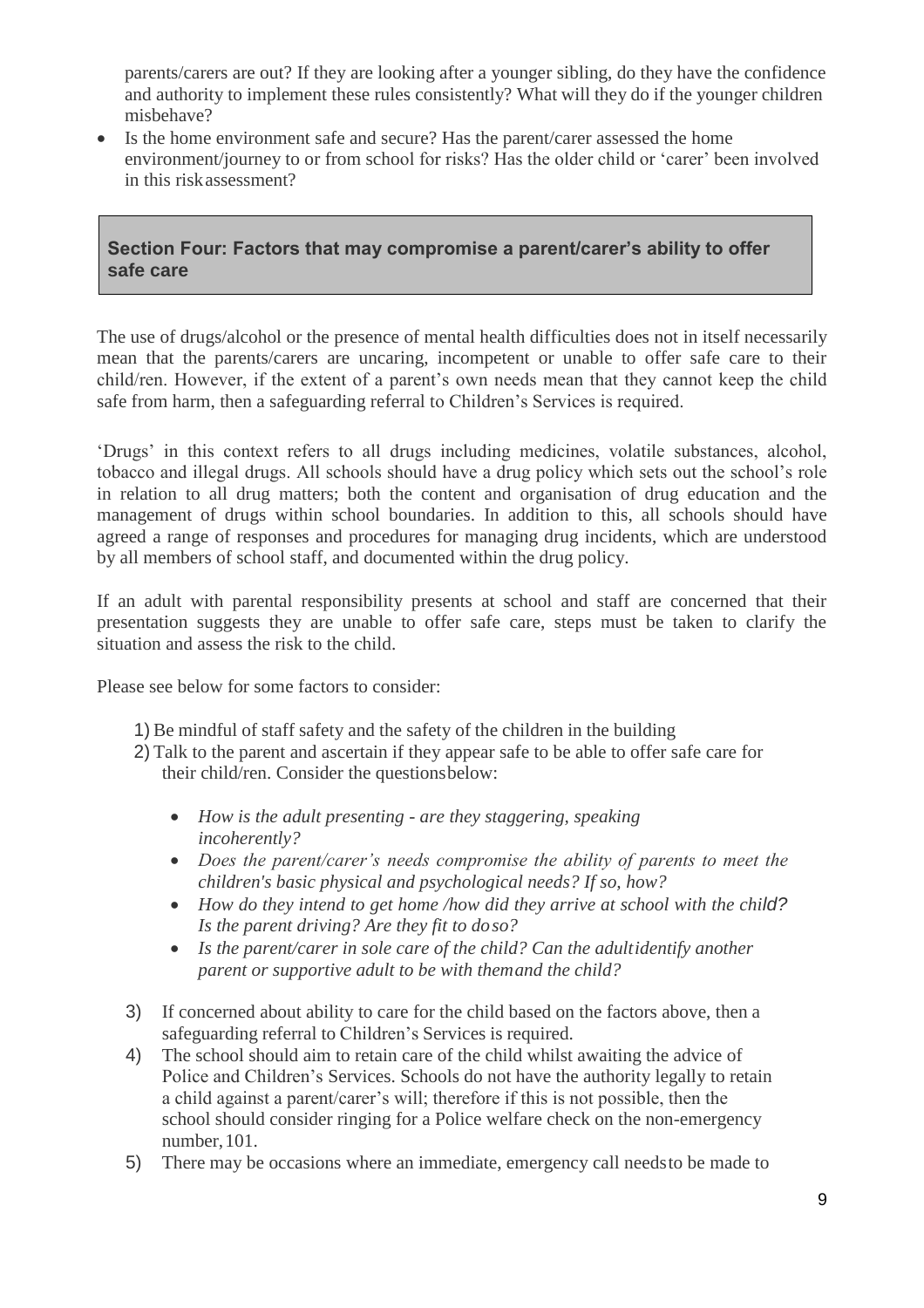the police (i.e. 999), because it is judged that a child or another person (including staff) may be imminently at risk of serious danger. Examples include:

- *a. where an intoxicated parent is behaving violently or is threatening violence such that the belief is that the threats may be carried out thus compromising the immediate safety or care of a child, or;*
- *b. place others in danger by driving a car whilst unfit through alcohol or drugs.*

#### **Section Five: Late Collection**

Parents and carers share in the responsibility to work with staff to ensure their children are safe and in the care of a responsible adult. It must be made clear to parents that the school must be notified immediately it becomes apparent that the person collecting the child may be late. Each school should have their own internal procedures for late collection, which all staff (including those in charge of after school activities) should be familiar with to ensure the situation can be resolved as quickly as possible to cause as little distress as possible to the child.

Such procedures may include:

- Checking for any information about changes to the normal collection routines.
- Attempting to contact the parents/carers at home/work/mobile phone.
- Attempting to telephone emergencycontacts
- Keeping a record of incidents where parents/carers are late for no explained or good reason, or where there are repeated incidents. See Appendix 3.
- Sending a letter home to the parent/carer notifying them of the possible arrangements that may be put into place for their child if they continue to collect their child late and inviting parents in for a discussion about their circumstances if applicable. An example is shown in Appendix 1a.

If a parent/carer wishes for their child to be collected by somebody who does not have parental responsibility (including siblings, if appropriate and in line with school policy), whether this is a regular or pre-planned arrangement, the parent/carer must put this in writing. In the event of alternative arrangements being made **in an emergency**, the child's parent/carer must give verbal consent for an agreed person to take the child home. This must be recorded and it is good practice to write to the parent/carer to confirm that this arrangement was made at their request and with their consent (see Appendix 1b). Many settings also insist on parents/carers giving the school a password in these circumstances, known by both the parent/carer and the collecting adult to check the identity of the person who is to collect the child.

Concerns about the child's safety and welfare associated with late collection should be dealt with in accordance with the school's child protection policy and procedures, the Hertfordshire Safeguarding Children Board Interagency Child Protection Procedures and local practice guidance, Meeting the Needs of children and Young People in Hertfordshire (details in Appendix 4).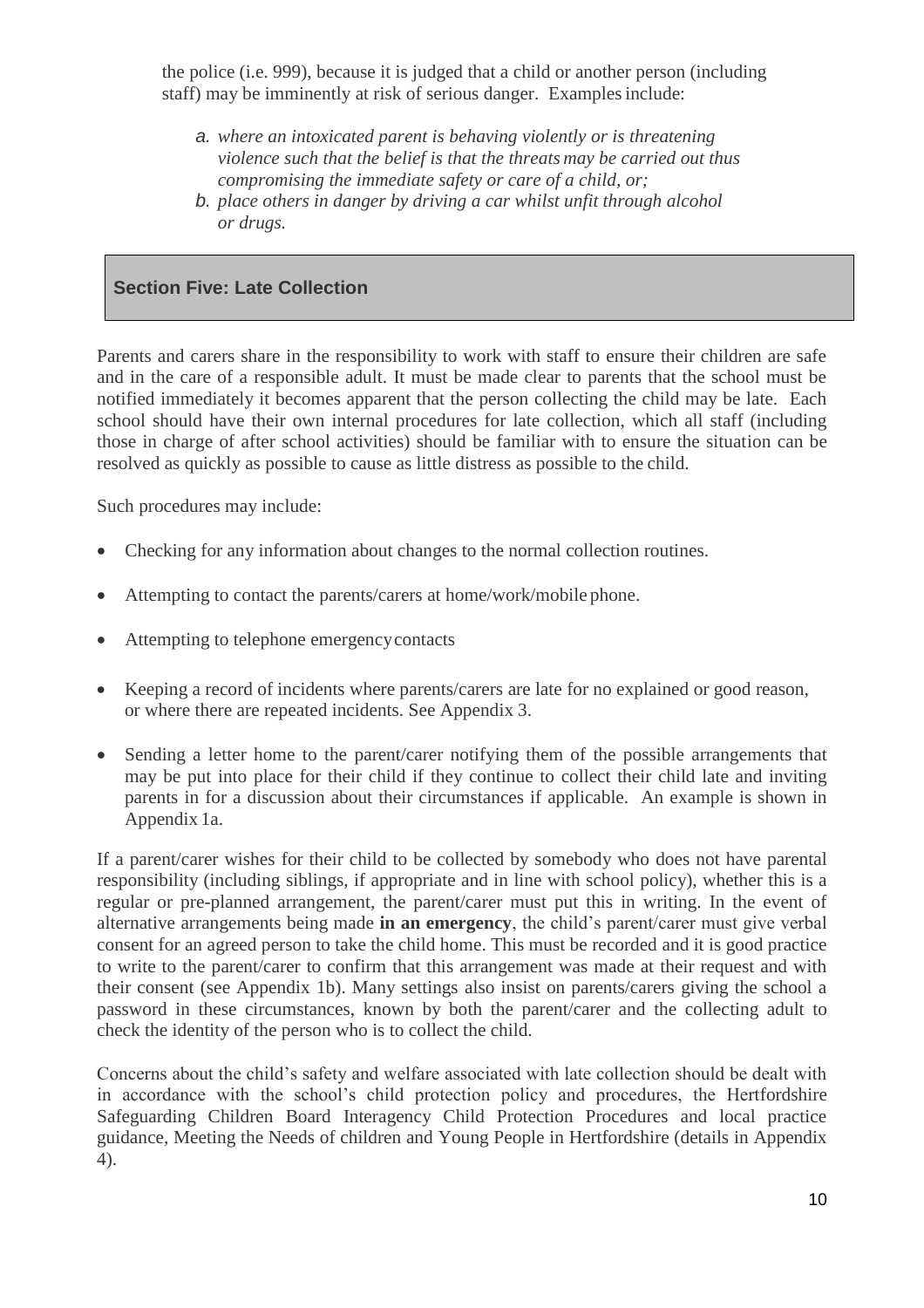Parents should be informed that in the event that their child is not collected from the setting by an authorised adult and no contact has been established with the parents/carers within forty five minutes to one hour of the usual collection time, the school will follow their child protection procedures, ie Police will be informed and a safeguarding referral to Children's Services will be made.

The DSP should keep detailed, timed records of the action taken and calls made and under no circumstances should staff go to look for the parent/carer or take the child home with them.

Good practice would also be for a letter to be sent to the parent/carer notifying them of the arrangements put into place for their child (an example is shown in Appendix 2) and to invite them in for a discussion about their individual circumstances. Once the situation has been resolved it is important to establish how and why the circumstance arose and to ascertain whether there is anything that the school could reasonably do to avoid a recurrence of this situation. It may be necessary to discuss with the parent steps that they could take to avoid recurrence e.g. ensuring that the school has current contact details etc. It will also be necessary to review the procedures used to ensure that they worked smoothly and if necessary to amend for future incidents.

#### **Section Seven: Regularly transported children**

Regularly transported children in this context refers to children who have a statutory entitlement of free home to school transport from the Local Authority. This includes:

- children who have been placed in a school that is not within the statutory walking distance (2 miles for pupils under 8, and 3 miles for those aged 8 plus)
- children who have been placed in a school where there is no safe walking route
- children from 'low income' families\* if they are aged 8-11 and live more than 2 miles away from their nearest suitable school
- children with special educational needs or a disability (SEND) who have a statement which has transport requirements written into it.

\*those who are entitled to free school meals or whose parents receive the maximum Working Tax Credit

The responsibility of parent/carer is to ensure that their child is ready for collection at the designated time as notified by the LEA or operator and that there is a suitable person to receive their child at the end of the school day.

The Passenger Transport Unit has guidance to follow in the event that there are concerns about safe care of a child that has been transported home, in line with the Hertfordshire Safeguarding Children Board Interagency Child Protection Procedures.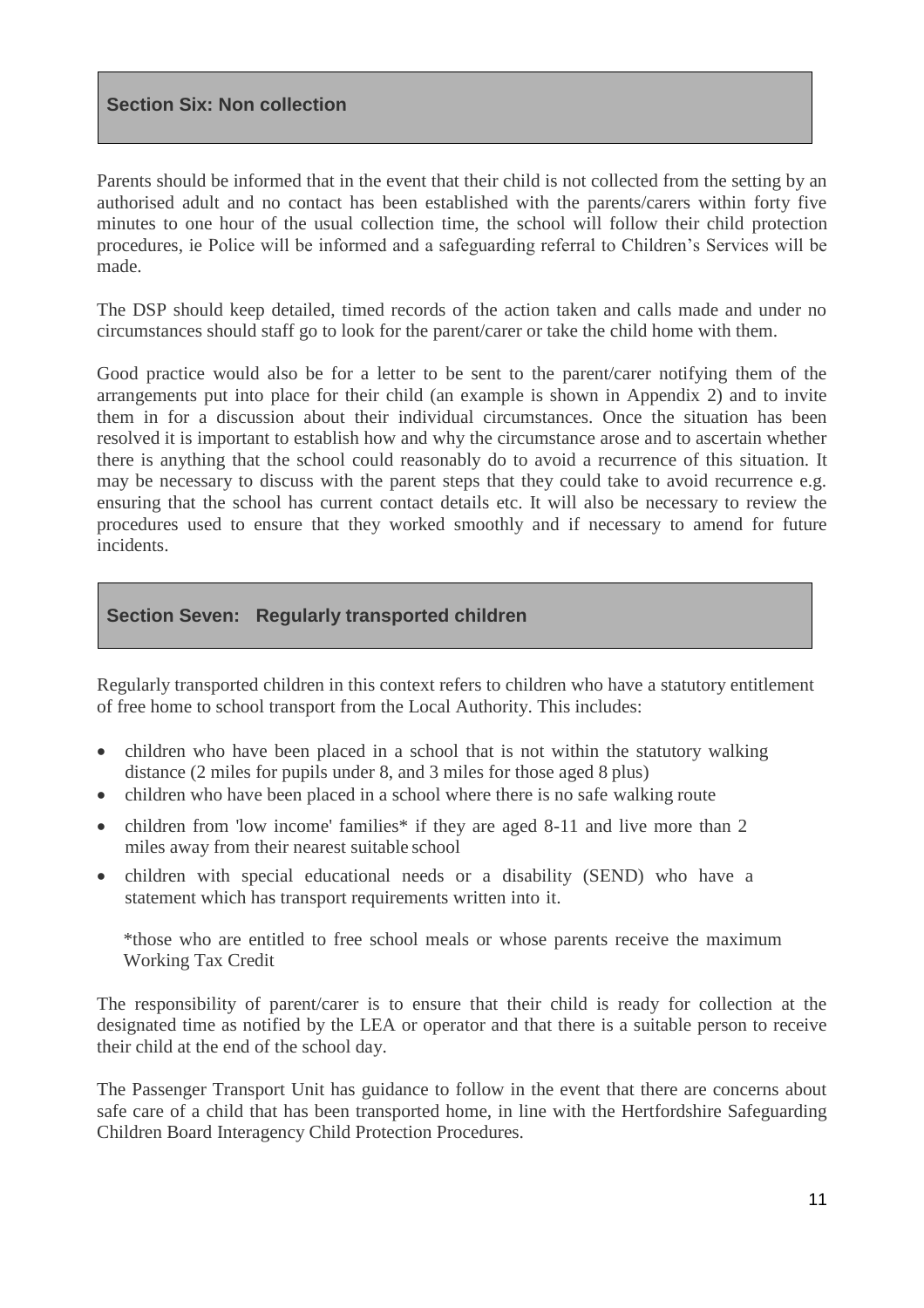# **Appendix 1a Sample letter for use when a child is collected late from school**



# **AYCLIFFE DRIVE PRIMARY SCHOOL Aycliffe Drive, Hemel Hempstead, Herts, HP2 6LJ**

Date

Dear [parent/carer],

As you are aware, [child] was collected late from school on [date]. I would like to remind you that, in order to keep your child/ren safe, the school is obliged to implement its Late Collection Procedure for children not collected on time. If you are regularly late to collect your child, fail to collect your child after xxx minutes, or fail to make suitable alternative collection arrangements this may lead to school contacting Police and Children'sServices.

Please do speak to either myself or your child's teacher if you are currently experiencing difficulties in collecting your child, or if you would like to discuss this further.

Yours sincerely

Mrs R M H Green Headteacher

**Appendix 1b Sample letter for use when alternative transport arrangements have been made with verbal consent only**



**AYCLIFFE DRIVE PRIMARY SCHOOL Aycliffe Drive, Hemel Hempstead, Herts, HP2 6LJ**

Date

Dear [parent/carer],

This letter is to document that as you were not able to collect [Child] from school on [date], you gave your consent via telephone for [Name] to take [him/her] home. This was noted at the time and this arrangement was carried out in order to keep your child/ren safe. Please do speak to either myself or your child's teacher if you are currently experiencing difficulties in collecting your child, or if you would like to discuss this further.

Yours sincerely

Mrs R M H Green Headteacher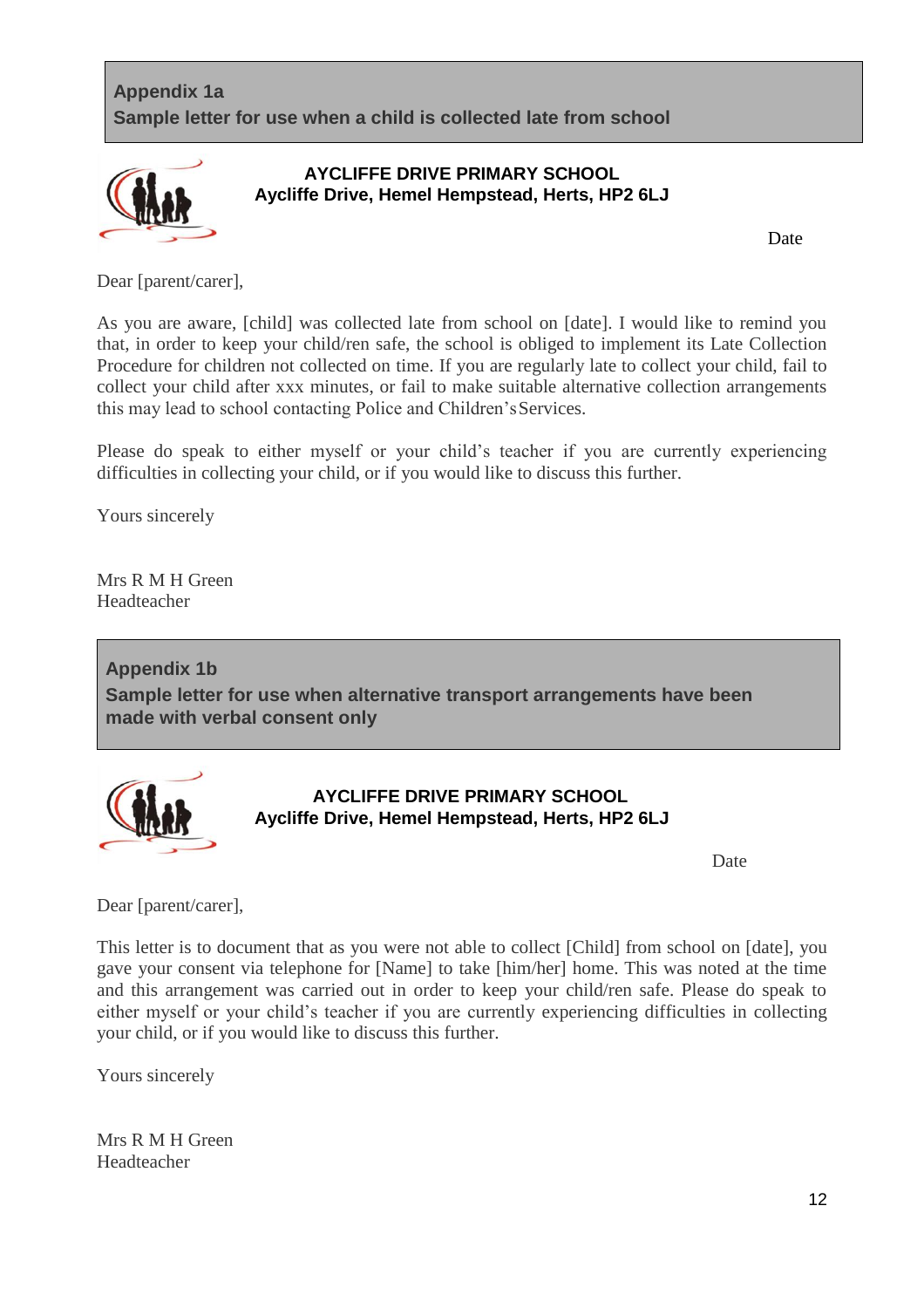# **AYCLIFFE DRIVE PRIMARY SCHOOL Aycliffe Drive, Hemel Hempstead, Herts, HP2 6LJ**



Date

Dear [Parent/Carer],

[Child's name] was not collected from school on [day / date] and we were unable to contact you or the emergency contact(s). In circumstances where children are not collected at the end of the school day or school activity, the school is obliged to work within local procedures for keeping children safe and this resulted in the school contacting Children's Services and Police.

I hope that the reasons for your child not being collected are not serious, but would ask you to contact the school as soon as possible to discuss the matter further.

Yours sincerely

Mrs R M H Green Headteacher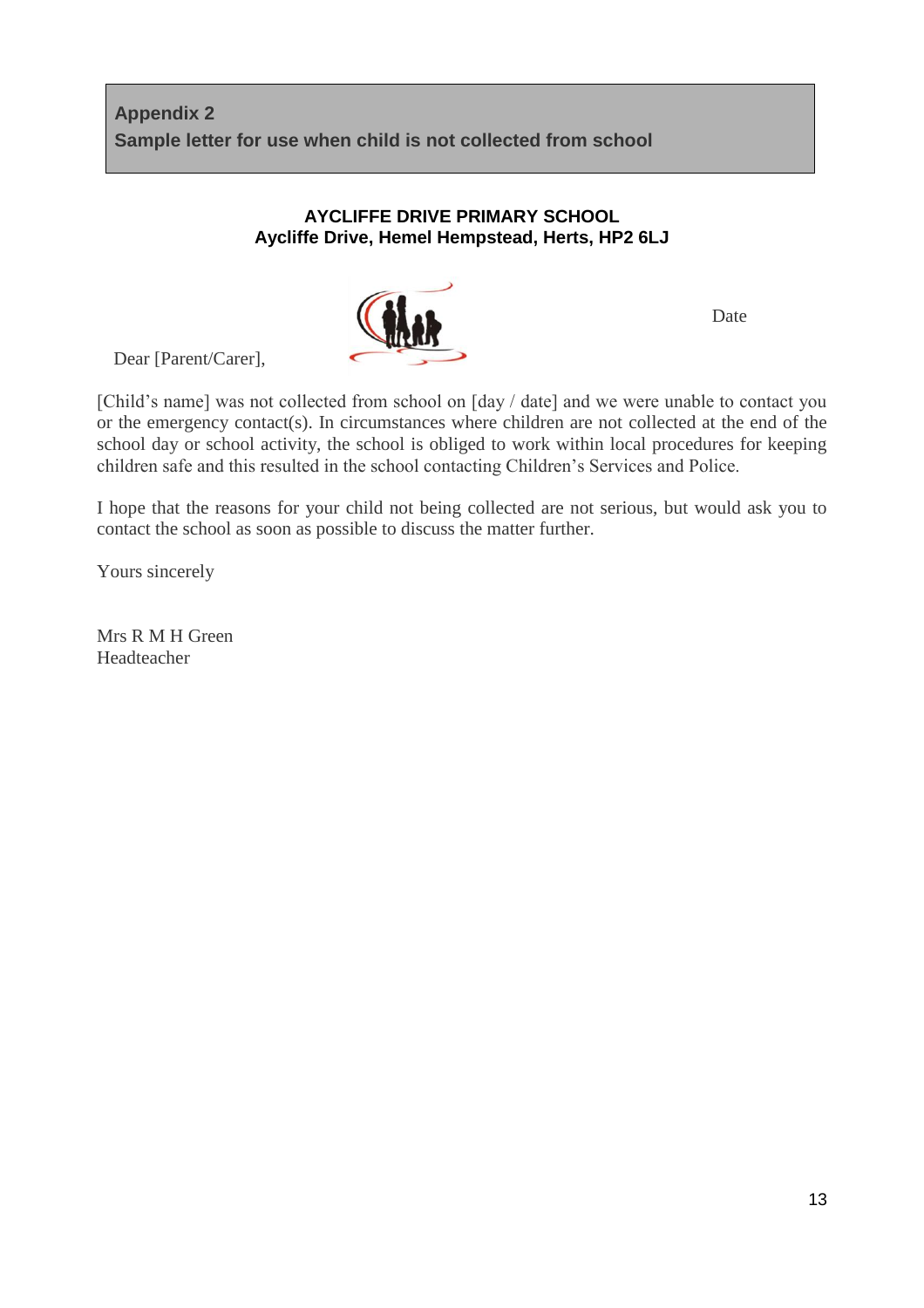#### **LATE COLLECTION LOG**

**For use by Designated Senior Person every time a parent/carer is more than xxx minutes late to collect a child at the end of the school day / session / activity.**

*This log should be held on the child's safeguarding file and audited for repeated patterns of late/non collection, which may indicate an underlying problem.*

| Date:                                     | <b>Class:</b>             |  |  |
|-------------------------------------------|---------------------------|--|--|
| Name of child:                            | Name of teacher:          |  |  |
| Reason given for late/no collection:      |                           |  |  |
|                                           |                           |  |  |
|                                           |                           |  |  |
| <b>External agencies contacted? If so</b> | <b>Arrangements made:</b> |  |  |
| who?                                      |                           |  |  |
|                                           |                           |  |  |
|                                           |                           |  |  |
| <b>Follow up actions:</b>                 |                           |  |  |
|                                           |                           |  |  |
|                                           |                           |  |  |
| <b>Signature of DSP:</b>                  |                           |  |  |
|                                           |                           |  |  |

| Date:                                     | <b>Class:</b>             |  |  |
|-------------------------------------------|---------------------------|--|--|
| Name of child:                            | Name of teacher:          |  |  |
| Reason given for late/no collection:      |                           |  |  |
|                                           |                           |  |  |
|                                           |                           |  |  |
| <b>External agencies contacted? If so</b> | <b>Arrangements made:</b> |  |  |
| who?                                      |                           |  |  |
|                                           |                           |  |  |
|                                           |                           |  |  |
| <b>Follow up actions:</b>                 |                           |  |  |
|                                           |                           |  |  |
|                                           |                           |  |  |
| <b>Signature of DSP:</b>                  |                           |  |  |
|                                           |                           |  |  |
|                                           |                           |  |  |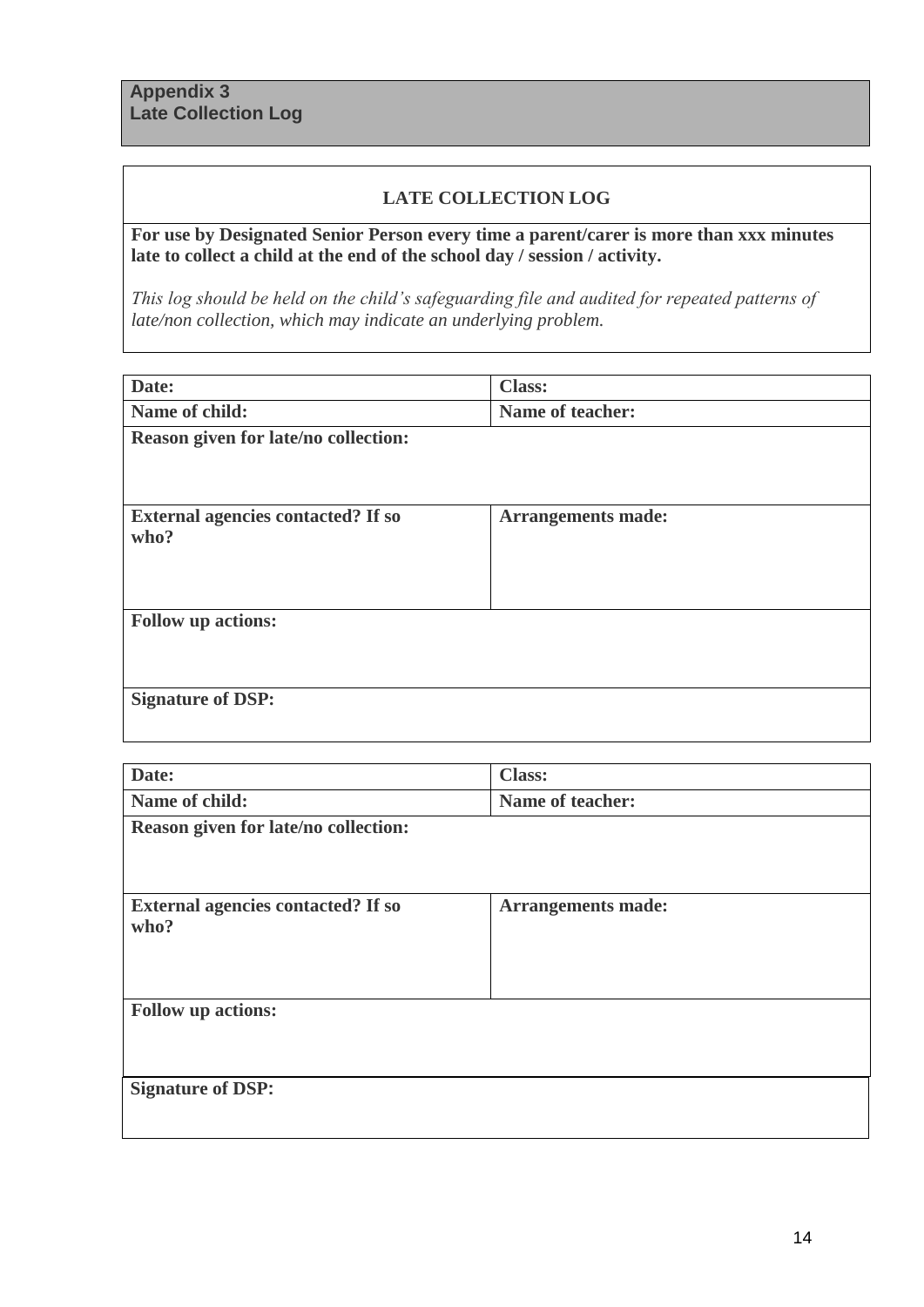#### **Legislation**

Children's Act 2004 Children's Act 1989 Children and Young Person Act 1933 Education Act 2002 **[www.thegrid.org.uk/info/welfare/child\\_protection/policy/legislation.shtml](http://www.thegrid.org.uk/info/welfare/child_protection/policy/legislation.shtml)** Occupier's Liability Acts 1957 and 1984

#### **All available at<http://www.legislation.gov.uk/>**

#### **Guidance**

#### **Hertfordshire Safeguarding Children Board Inter-agency Child Protection Procedures <http://www.hertssafeguarding.org.uk/>**

The Hertfordshire Safeguarding Children Board (HSCB) agrees how the relevant organisations in Hertfordshire will cooperate to safeguard and promote the welfare of children and ensure effectiveness. The Hertfordshire Safeguarding Children Board Interagency Child Protection procedures set out the arrangements for all agencies to work together to safeguard children. A key objective for the HSCB is to support parents and carers to provide a safe and stable family life for children and young people. It also supports organisations that provide services to reduce the likelihood of children and young people suffering accidental injury and death, bullying and discrimination, crime andanti-social behaviour. The Designated Senior Person, Head teacher and Governing Body are required to be familiar with these Hertfordshire Safeguarding Children Board Interagency Child Protection procedures.

#### **Meeting the Needs of Children and Young People in Hertfordshire [http://www.thegrid.org.uk/info/welfare/child\\_protection/policy/local.shtml#needs](http://www.thegrid.org.uk/info/welfare/child_protection/policy/local.shtml#%20%20%20needs)**

**The Meeting the Needs of Children and Families in Hertfordshire** handbook sets out clear thresholds for accessing targeted and specialist services. It will support practitioners in making decisions on how best to respond to the needs of children and families.

It is expected that all agencies in the county will work to the thresholds as set out in this handbook. It is therefore important that the children's workforce in Hertfordshire have a clear understanding of the threshold guidance in their work with children and families, and that it is consistently used across the county.

The handbook includes a new, more simplified, 'Continuum of Needs' windscreen and a clearer indication of the different levels and indicators for universal, targeted and specialist needs. The handbook is designed to only to be a guide and is not intended to replace professional judgement in any situation.

#### **Safeguarding Children and Safer Recruitment in Education, DfES 2007 [http://www.thegrid.org.uk/info/welfare/child\\_protection/policy/national.shtml](http://www.thegrid.org.uk/info/welfare/child_protection/policy/national.shtml)**

This document sets out the responsibilities of all local authorities, schools and further education (FE) institutions in England to safeguard and promote the welfare of children. It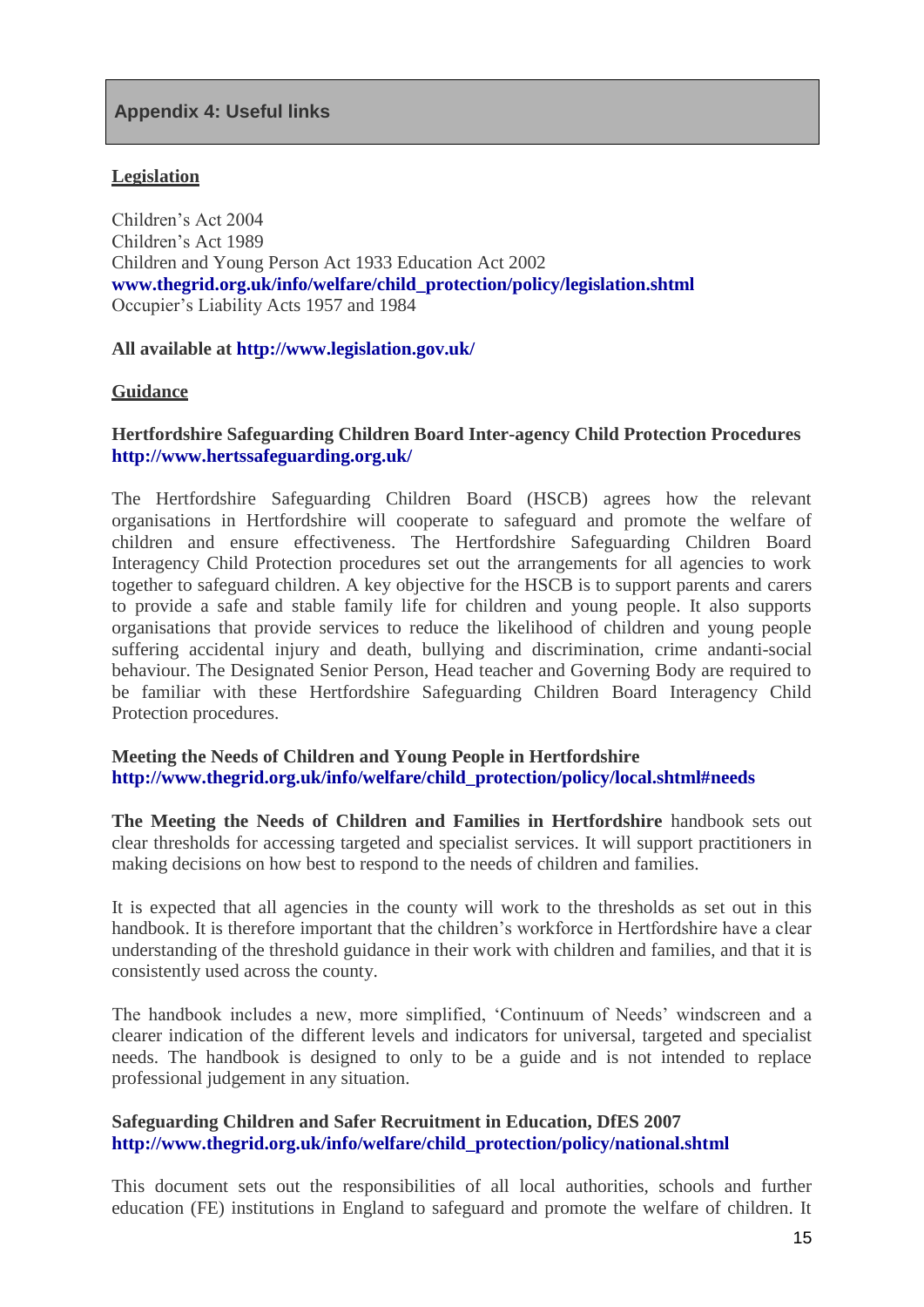sets out recruitment best practice, some underpinned by legislation, for the school, local authority, and FE sectors

#### **Working Together to Safeguard Children, DCSF 2010 [http://www.thegrid.org.uk/info/welfare/child\\_protection/policy/national.shtml](http://www.thegrid.org.uk/info/welfare/child_protection/policy/national.shtml)**

Working Together sets out how organisations and individuals should work together to safeguard and promote the welfare of children and young people in accordance with the Children Act 1989 and the Children Act 2004. Part 1 of the document is issued as statutory guidance.

#### **Research**

**"***Please keep an eye on your younger sister": sibling supervision and young children's risk of unintentional injury,* **[Morrongiello,](http://injuryprevention.bmj.com/search?author1=Barbara%2BA%2BMorrongiello&sortspec=date&submit=Submit) Shell and Schmidt, Injury Prevention, August 2010**

#### **<http://injuryprevention.bmj.com/content/16/6/398.abstract>**

Parental supervision reduces young children's risk of unintentional injuries, but supervision by older siblings has been shown to increase risk. The current study explored how this differential risk of injury may arise.

#### **Guidance /resources and websites by other organisations**

HCC cannot accept any liability for the content of those listed under this heading and any questions or queries about these should be raised directly with the organisation responsible.

#### **[Is it legal? A families' guide to the law](http://familyandparenting.org/our_work/All-Our-Publications/For-Families/Is%2Bit%2Blegal%2Bmar%2B28) , Family and Parenting Institute [http://www.familyandparenting.org/Resources/FPI/Documents/Is%20it%2](http://www.familyandparenting.org/Resources/FPI/Documents/Is%20it%20legal_%20guide%20Accessible%20.pdf) [0legal\\_%20guide%20Accessible%20.pdf](http://www.familyandparenting.org/Resources/FPI/Documents/Is%20it%20legal_%20guide%20Accessible%20.pdf)**

The laws affecting children and families are numerous and can be confusing. Myths aboutwhat age a child can be left alone are common. Yet it is essential for families and for those who work with families to understand the legal framework; to know the basics about childcare, parents' and partners'rights and children in trouble. This edition offers clarification of the law for families and all those who work with them. It includes a fully updated helpfile, a full list of sources of further information on all the main areas affecting families.

#### **NSPCC [Home alone: your guide to keeping your child safe](http://www.nspcc.org.uk/Inform/publications/downloads/homealone_wdf48204.pdf) [http://www.nspcc.org.uk/inform/publications/home\\_alone\\_wda73922.ht](http://www.nspcc.org.uk/inform/publications/home_alone_wda73922.html) [ml](http://www.nspcc.org.uk/inform/publications/home_alone_wda73922.html)**

There is no legal age at which children may be left home alone, but parents can be prosecuted for neglect if it puts them at risk of injury or suffering. This leaflet gives sound professional advice and useful tips to help parents decide in what situations they may leave their children home alone, and what they need to do to ensure their safety and wellbeing. It also advises how to make sure children can safely use the internet. It explains the risks of leaving babies and younger children unattended, and provides helpful advice on what qualities and experience to look for when choosing a babysitter or child-minder. A useful resource for any service or professional offering parenting advice to new parents and those caring for young children or teenagers

**NSPCC Out alone: your guide to keeping your child safe [http://www.nspcc.org.uk/inform/publications/outalone\\_wda65316.html](http://www.nspcc.org.uk/inform/publications/outalone_wda65316.html)**